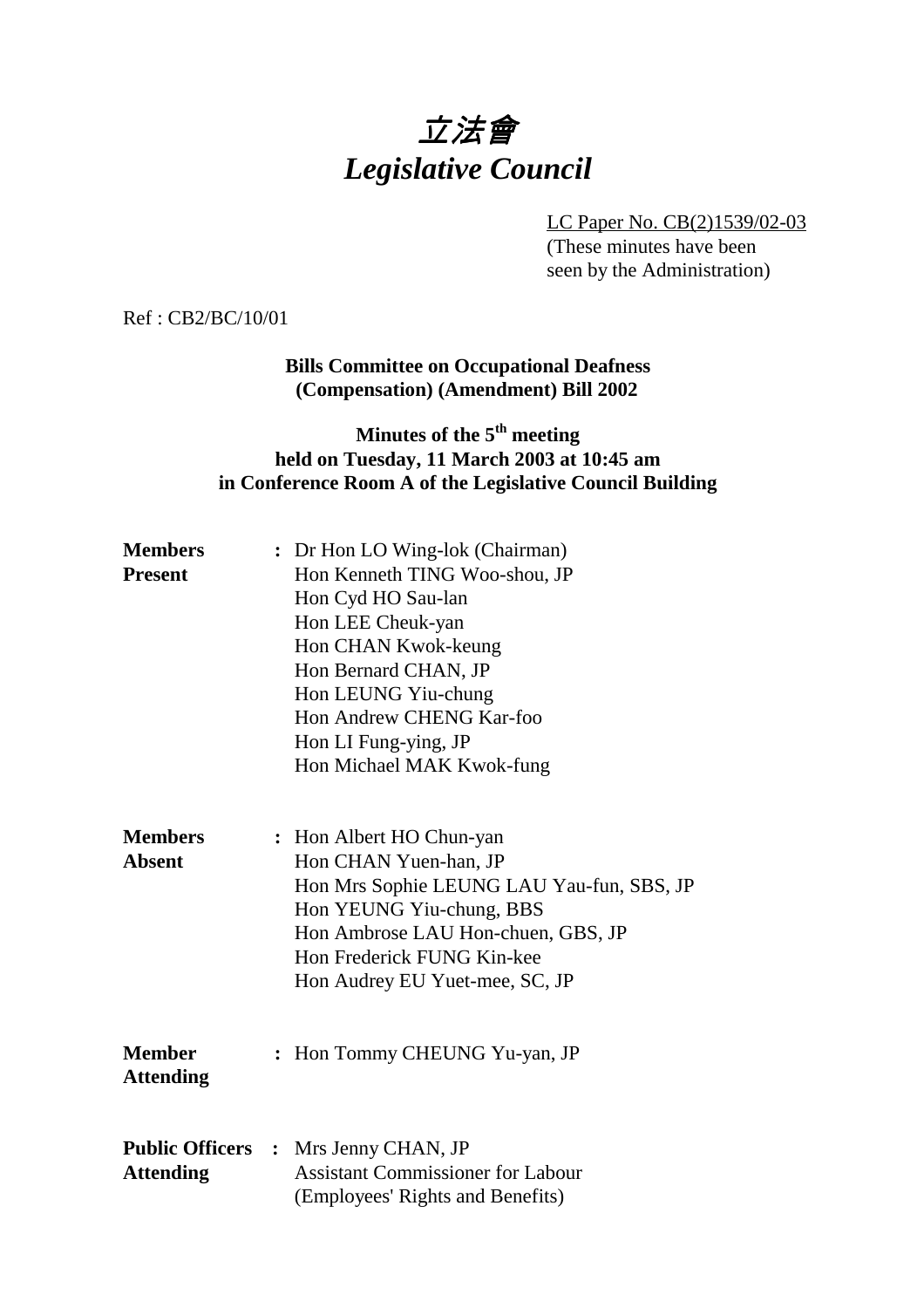|                                      |                | Dr LO Wai-kee<br><b>Occupational Health Consultant</b><br><b>Labour Department</b> |
|--------------------------------------|----------------|------------------------------------------------------------------------------------|
|                                      |                | Mr CHEUNG Hon-chung<br>Senior Occupational Hygienist<br><b>Labour Department</b>   |
|                                      |                | Mrs Bernadette LAI<br><b>Senior Labour Officer</b><br><b>Labour Department</b>     |
|                                      |                | Mr Sunny CHAN<br><b>Senior Government Counsel</b>                                  |
|                                      |                | Miss Amy CHAN<br><b>Government Counsel</b>                                         |
| <b>Invitation</b>                    |                | <b>Deputations by :</b> Ng Fung Hong Slaughter House                               |
|                                      |                | Mr FAN Kwok-kong<br><b>Deputy Managing Director</b>                                |
|                                      |                | Mr CHENG Kin-man<br>Pig Section Supervisor                                         |
|                                      |                | <b>Sheung Shui Slaughter House</b>                                                 |
|                                      |                | <b>Tsuen Wan Slaughter House</b>                                                   |
|                                      |                | Mr WONG Wah-chu<br><b>General Manager</b>                                          |
|                                      |                | Mr NG Hok-chung<br>Deputy Manager                                                  |
| <b>Clerk</b> in<br><b>Attendance</b> | $\ddot{\cdot}$ | Ms Doris CHAN<br>Chief Assistant Secretary (2) 4                                   |

 $- 2 -$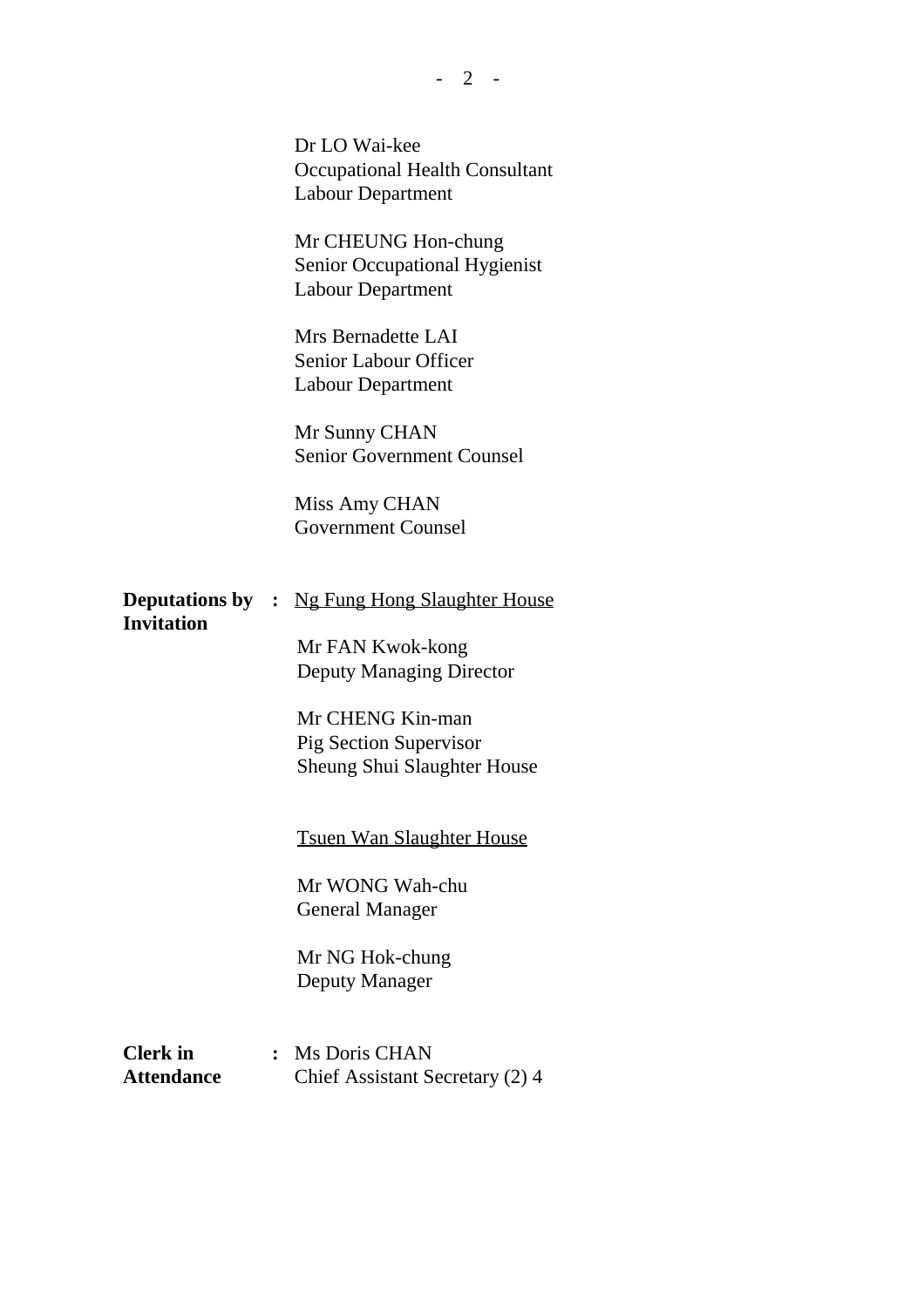ı

**Staff in :** Miss Kitty CHENG **Attendance** Assistant Legal Adviser 5

> Ms Dora WAI Senior Assistant Secretary (2) 4

### **I. Confirmation of minutes**

(LC Paper No. CB(2)1435/02-03)

The minutes of the meeting held on 26 February 2003 were confirmed.

#### **II. Meeting with deputations**

(LC Paper Nos. CB(2)1423/02-03(01), (05) and CB(2)1439/02-03(01))

2. The Bills Committee received views on the Bill from Ng Fung Hong Slaughter House and Tsuen Wan Slaughter House. It also noted the submissions from the H.K. & Kln. Mahjong Shop's Association and the Hong Kong Live Pig and Meat Trade Workers Union.

#### **III. Meeting with the Administration** (LC Paper No. CB(2)1423/02-03(02))

3. The Bills Committee deliberated (Index of proceedings attached at **Annex**).

4. The Bills Committee requested the Administration to provide a written response to the following -

- (a) detailed explanation of how the personal daily noise exposures of mahiong parlour workers (namely substitute players, attendants and cashiers) were measured, and providing figures showing the distribution of different noise levels exposed to these workers during their entire shift of duty in a day; and
- (b) whether the Administration would consider introducing a definition of "discotheque" under the Bill.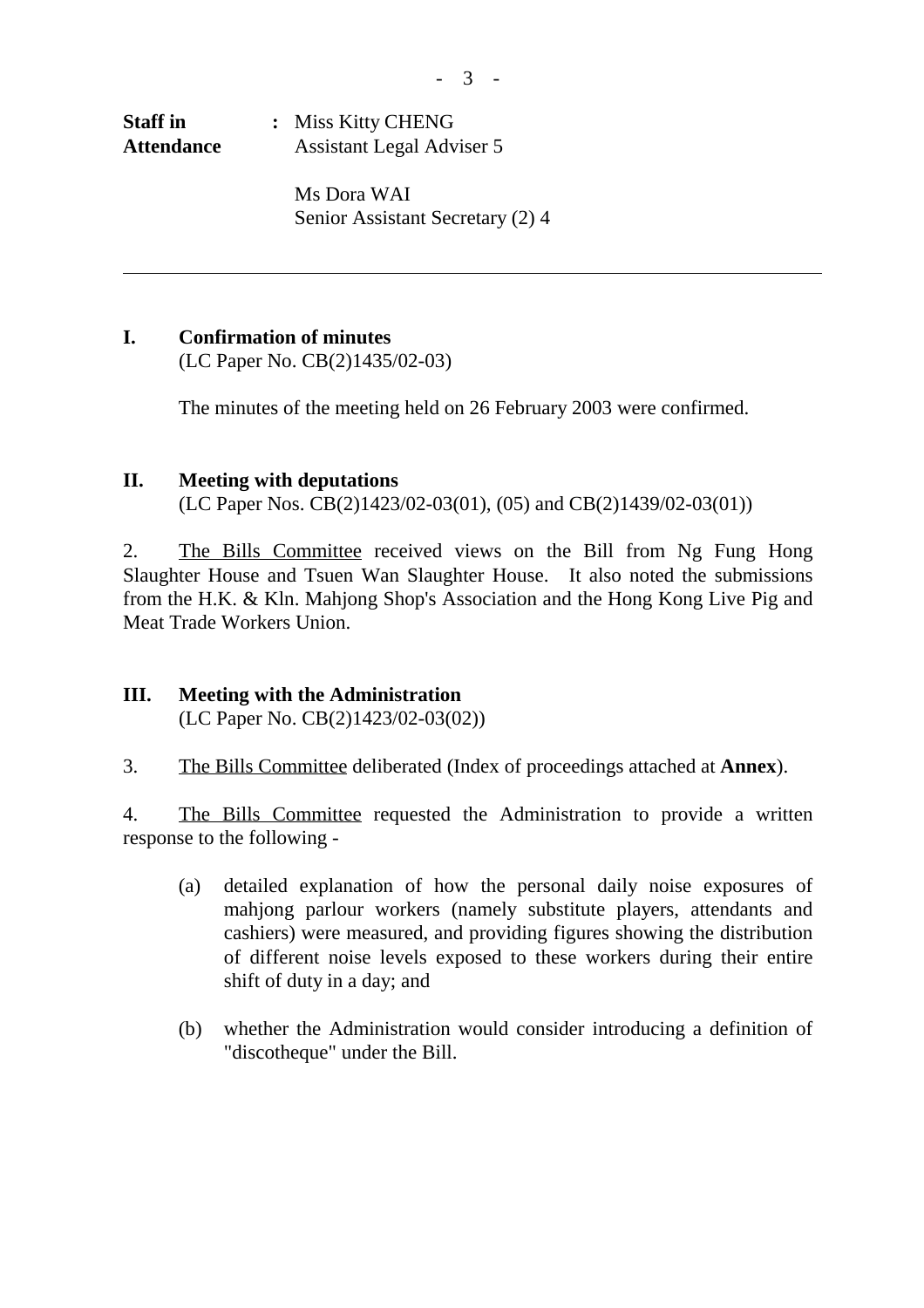# **IV. Date of next meeting**

5. The Bills Committee agreed that the next meeting will be held on 20 March 2003 at 8:30 am to continue discussion with the Administration.

6. There being no other business, the meeting ended at 12:50 pm.

Council Business Division 2 Legislative Council Secretariat 19 March 2003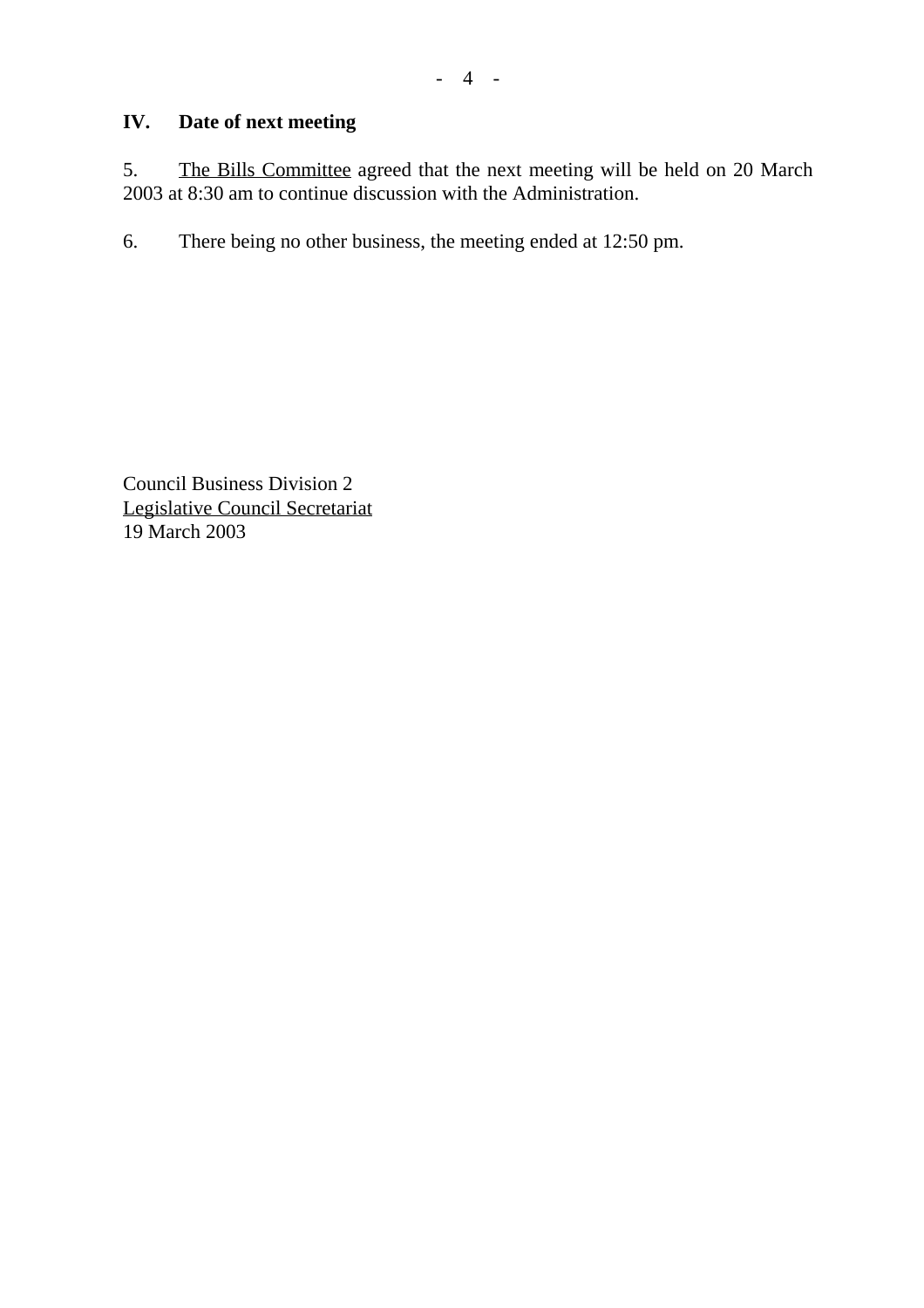#### **Proceedings of the 5th meeting of the Bills Committee on Occupational Deafness (Compensation) (Amendment) Bill 2002 on Tuesday, 11 March 2003 at 10:45 am in Conference Room A of the Legislative Council Building**

| <b>Time</b>                                                 | <b>Speaker</b>                                                                                                                                            | Subject(s)                                                                                                                                                                                        | <b>Action</b>                                                                             |
|-------------------------------------------------------------|-----------------------------------------------------------------------------------------------------------------------------------------------------------|---------------------------------------------------------------------------------------------------------------------------------------------------------------------------------------------------|-------------------------------------------------------------------------------------------|
| marker                                                      |                                                                                                                                                           |                                                                                                                                                                                                   | required                                                                                  |
| $000000 - 000212$                                           | Chairman                                                                                                                                                  | Introductory remarks                                                                                                                                                                              |                                                                                           |
| 000213 - 000428<br>Ng Fung Hong Slaughter House<br>Chairman |                                                                                                                                                           | Presentation of views                                                                                                                                                                             |                                                                                           |
| $000429 - 000801$                                           | Tsuen Wan Slaughter House<br>Chairman                                                                                                                     | Presentation of views as set out in LC Paper No.<br>CB(2)1423/02-03(05)                                                                                                                           |                                                                                           |
| 000802 - 004157                                             | Mr CHAN Kwok-keung<br>Mr Kenneth TING<br>Administration<br>Chairman<br>Ng Fung Hong Slaughter House<br>Mr LEUNG Yiu-chung<br>Ms Cyd HO<br>Mr Tommy CHEUNG | Measurement of personal daily noise exposure of<br>workers engaged in noisy occupations                                                                                                           |                                                                                           |
| 004158 - 004517                                             | Ng Fung Hong Slaughter House<br>Tsuen Wan Slaughter House<br>Mr LEUNG Yiu-chung<br>Administration                                                         | Implications of the proposal concerning the addition<br>of four new noisy occupations on employers                                                                                                |                                                                                           |
| 004518 - 005836                                             | Mr LEE Cheuk-yan<br>Administration<br>Ng Fung Hong Slaughter House<br>Mr Kenneth TING<br>Chairman<br>Ms LI Fung-ying                                      | (a) Proposal to expand the scope of protection to<br>cover workers exposing to a daily noise level<br>slightly below 90dB(A)<br>(b) Protective measures against occupational<br>deafness          |                                                                                           |
| 005837 - 010505                                             | Mr Tommy CHEUNG<br>Administration                                                                                                                         | (a) Employment requirement for entitlement to<br>compensation and whether compensation would<br>be made with retrospective effect<br>(b) Hearing test for workers engaged in noisy<br>occupations |                                                                                           |
| 010506 - 011636                                             | Mr Andrew CHENG<br>Administration<br>Chairman                                                                                                             | Measurement of personal daily noise exposure of<br>workers engaged in mahjong parlours                                                                                                            | <b>Administration</b><br>to provide a<br>response<br>[see paragraph<br>$4(a)$ of minutes] |
| 011637 - 012210                                             | Ms Cyd HO<br>Administration                                                                                                                               | Statutory control of noise at work                                                                                                                                                                |                                                                                           |
| 012211 - 013508                                             | Mr Tommy CHEUNG<br>Administration<br>Chairman<br>Ng Fung Hong Slaughter House<br>Mr LEE Cheuk-yan                                                         | Protective measures against occupational deafness                                                                                                                                                 |                                                                                           |
| 013509 - 020251                                             | Mr Tommy CHEUNG<br>Administration<br>Chairman<br>Ms Cyd HO<br>Assistant Legal Adviser 5<br>Mr Andrew CHENG<br>Mr LEE Cheuk-yan                            | Need for a definition of "discotheque" under the Bill                                                                                                                                             | <b>Administration</b><br>to provide a<br>response<br>[see paragraph]<br>4(b) of minutes]  |